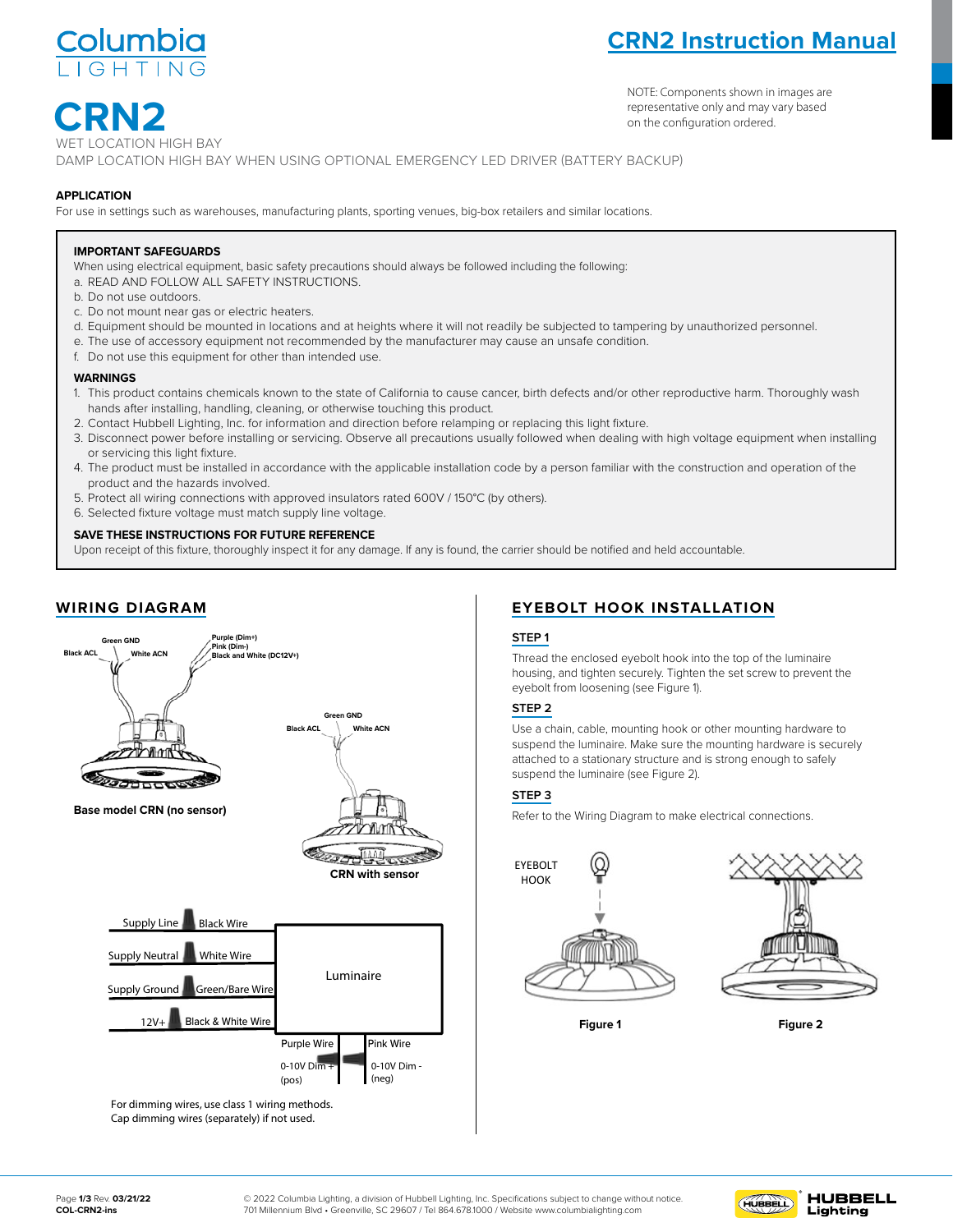

# **CRN2 Instruction Manual**

# **CRN2**

WET LOCATION HIGH BAY DAMP LOCATION HIGH BAY WHEN USING OPTIONAL EMERGENCY LED DRIVER (BATTERY BACKUP)

## **CEILING-MOUNTED INSTALLATION**

## **(Using optional Yoke Mount Bracket)**

### **STEP 1**

To install the optional yoke bracket on the luminaire, begin by attaching the L-shaped yoke mounting brackets on the luminaire (see Figure 3).

#### **STEP 2**  $STEP 2$  $\frac{\text{SIEP 2}}{n}$ 1. To install the optional younger on the luminaire, begin by attaching by attaching by attaching by attaching by attaching by attaching by attaching by attaching by attaching by attaching by attaching by attaching by atta

Next, attach the yoke bracket to the L-shaped yoke mounting brackets 2. Next, attach the yoke bracket to the L-shaped yoke mounting brackets. the L-shaped your discharacter at a shaped your mounting brackets.<br>(See Figure 4). Ceiling-Mounted Installation (using optional Yoke Mount Bracket): 1. To install the optional yoke bracket on the luminaire, begin by attaching the L-shaped yoke mounting brackets on the luminaire. (See Figure 3)





**Figure 3**



### $3.3.01$  STEP 3. **STEP 3**

Using the yoke mount bracket as a template, mark and drill holes in the  $\frac{1}{2}$  ceiling or other solid structure to which the luminaire will be attached see Figure 5).  $1.94 \text{ C}$  install the expansion screws into the drilled holes. (See Figure 1).

### **STEP 4** ceiling or other solid structure to which the luminaire will be attached. The luminaire will be attached.

provided by others. Figure 3 Figure 3 Figure 3 Figure 3 Figure 3 Figure 3 Figure 3 Figure 3 Figure 3 Figure 3 Figure 3 Figure 3 Fi<br>Time 3 Figure 3 Figure 3 Figure 3 Figure 3 Figure 3 Figure 3 Figure 3 Figure 3 Figure 3 Figure 3 Figure 3 Figur Attach yoke mount bracket to surface or structure. Ensure attachment is adequate to support the weight of the light fixture. Mounting hardware Figure 6)



#### expansion screws, and securely tighten the nuts. (See Figure 7)  $\epsilon$ **STEP 5**  $\frac{1}{\sqrt{2}}$  install the enclosed number on the yoke mounting bracket onto the yoke mounting bracket onto the young expansion screws, and securely time  $\frac{1}{2}$

the noniting bracket adjustment bolts only partially tight. Otherwise,  $\frac{6.66}{\sqrt{10}}$ If the luminaire will be installed at an angle (see Figures 6 & 7), tighten Securely tighten these bolts. 5. Using the enclosed number of the second number of the young the young bracket onto the young bracket onto the young bracket onto the young bracket onto the young bracket onto the young bracket onto the young bracket ont If the luminaire will be installed at an angle (see Figures 6 & 7), tighten mounting bracket adjustment bolts only partially tight. Otherwise,

#### in either direction (100 total adjustability), and securely tighten the securely tighten the securely tight secure  $STEP 6$ securely tighten the security of  $\mathbb{R}^n$  $$

and securely tighten the mounting bracket adjustment bolts. Rotate the luminaire up to 50° in either direction (100° total adjustability),<br>and securely tighten the mounting bracket adjustment bolts  $\overline{\text{STED 3}}$ Rotate the luminaire up to 50° in either direction (100° total adjustability),  $\begin{array}{|c|c|c|}\n\hline\n\text{STEP:} & & \text{S} & \text{S} & \text{S} & \text{S} & \text{S} & \text{S} & \text{S} & \text{S} & \text{S} & \text{S} & \text{S} & \text{S} & \text{S} & \text{S} & \text{S} & \text{S} & \text{S} & \text{S} & \text{S} & \$ mounting bracket adjustment bolts.

#### $S$ TEP 7 STEP 7 mounting bracket adjustment bolts. **STEP 7** mounting bracket and bolts.  $8.7 \times 10^{-4}$

expansive tights. The secure is setting to the Wiring Diagram to make  $\frac{1}{\sqrt{2}}$ . If the luminare will be installed at an angle  $\frac{1}{\sqrt{2}}$ mountaine Brackett and the Brackett and the Brackett and the Brackett and the Brackett and the Brackett and the Brackett and the Brackett and the Brackett and the Brackett and the Brackett and the Brackett and the Brackett 8. Refer to the Wiring Diagram to make electrical connections. Refer to the Wiring Diagram to make electrical connections. 8. Refer to the Wiring Diagram to make electrical connections.



# **INSTALLATION USING 1/2" (NPS) CONDUIT:**

### **STEP 1**

To install the luminaire using ½" (NPS) conduit, use the optional yoke mount bracket. Installation Using ½" (NPS) Conduit: Installation Using ½" (NPS) Conduit:

### **STEP 2**  $\frac{\text{SIEP 2}}{\text{SIEP 2}}$

Remove the nut from threaded electrical conduit (½" NPS, provided by others (see Figure 8). 2.Remove the nutrical conduit (½" TVFS, provided by others (\$ee  $I(X)$  and  $I(X)$  NPC, provided by  $I(X)$  and  $I(X)$ 1. The luminosity installer the later using the left with the later using the optional setting  $\Omega$ . Figure  $\Omega$ . 2.Remove the number of  $\mathcal{R}$ , provided by  $\mathcal{R}$ , provided by  $\mathcal{R}$ , provided by  $\mathcal{R}$ , provided by  $\mathcal{R}$ , provided by  $\mathcal{R}$ , provided by  $\mathcal{R}$ , provided by  $\mathcal{R}$ , provided by  $\mathcal{R}$ , provided by

### $\overline{\phantom{a}}$  STEP 3

Install the mounting bracket on the threaded conduit, and reinstall the conduit nut. metal the methining shearter on the timestable conduit, and remotell the conduit hat.<br>Tighten securely (see Figures 9 & 10).  $4.8.8 \times 10^{10}$ . Tighten securely (see Figures 9 & 10).  $3.10$ .

### **STEP 4**  $\mathsf{STEP} \cdot \mathsf{4}$

mount bracket.

**INSTERNATE:**<br>Installation Using Diagram to make electrical connections.  $\mathbf{1}_{\mathcal{M}}$  (NPS) conduit, using  $\mathbf{1}_{\mathcal{M}}$  (NPS) conduit, use the optional youth, use the optional you Refer to the Wiring Diagram to make electrical connections.



Installation Using 3/4" (NPS) Conduit:



**Figure 8**

**Figure 9 Figure 10**  $\mathbf{F}$   $\mathbf{F}$   $\mathbf{F}$   $\mathbf{F}$   $\mathbf{F}$   $\mathbf{F}$   $\mathbf{F}$   $\mathbf{F}$   $\mathbf{F}$   $\mathbf{F}$   $\mathbf{F}$   $\mathbf{F}$   $\mathbf{F}$   $\mathbf{F}$   $\mathbf{F}$   $\mathbf{F}$   $\mathbf{F}$   $\mathbf{F}$   $\mathbf{F}$   $\mathbf{F}$   $\mathbf{F}$   $\mathbf{F}$   $\mathbf{F}$   $\mathbf{F}$   $\mathbf{$ 

4.Refer to the Wiring Diagram to make electrical connections.

3.Clip the snap hook onto the enclosed eyebolt hook. (See Figure

Figure 9 Figure 10 Figure 10 Figure 10 Figure 10 Figure 2.Install the snap hook on threaded electrical conduit (¾" NPS, provided by others). (See Figure 12)

1.To install the luminaire using ¾" (NPS) conduit, use the optional

**INSTALLATION USING 3/4" (NPS) CONDUIT:** 

### **Installation USTEP 1**  $\frac{\text{SIEPI}}{\text{SIEPI}}$  $4.87774$

snap hook.

 $\overline{1}$ 

tighten To install the luminaire using 3/4" (NPS) conduit, use the optional snap hook.

### | **STEP 2**

Install the snap hook on threaded electrical conduit (¾" NPS, provided by others motal the only neck on this sadde on<br>
—see Figure 11).

### **STEP 3**  $\overline{\phantom{a}}$  STEP 3.

13)

Clip the snap hook onto the enclosed eyebolt hook (see Figure 12).

### **STEP 4**  $\frac{1}{\sqrt{2}}$

Refer to the Wiring Diagram to make electrical connections.



100°

© 2022 Columbia Lighting, a division of Hubbell Lighting, Inc. Specifications subject to change without notice. 701 Millennium Blvd • Greenville, SC 29607 / Tel 864.678.1000 / Website www.columbialighting.com